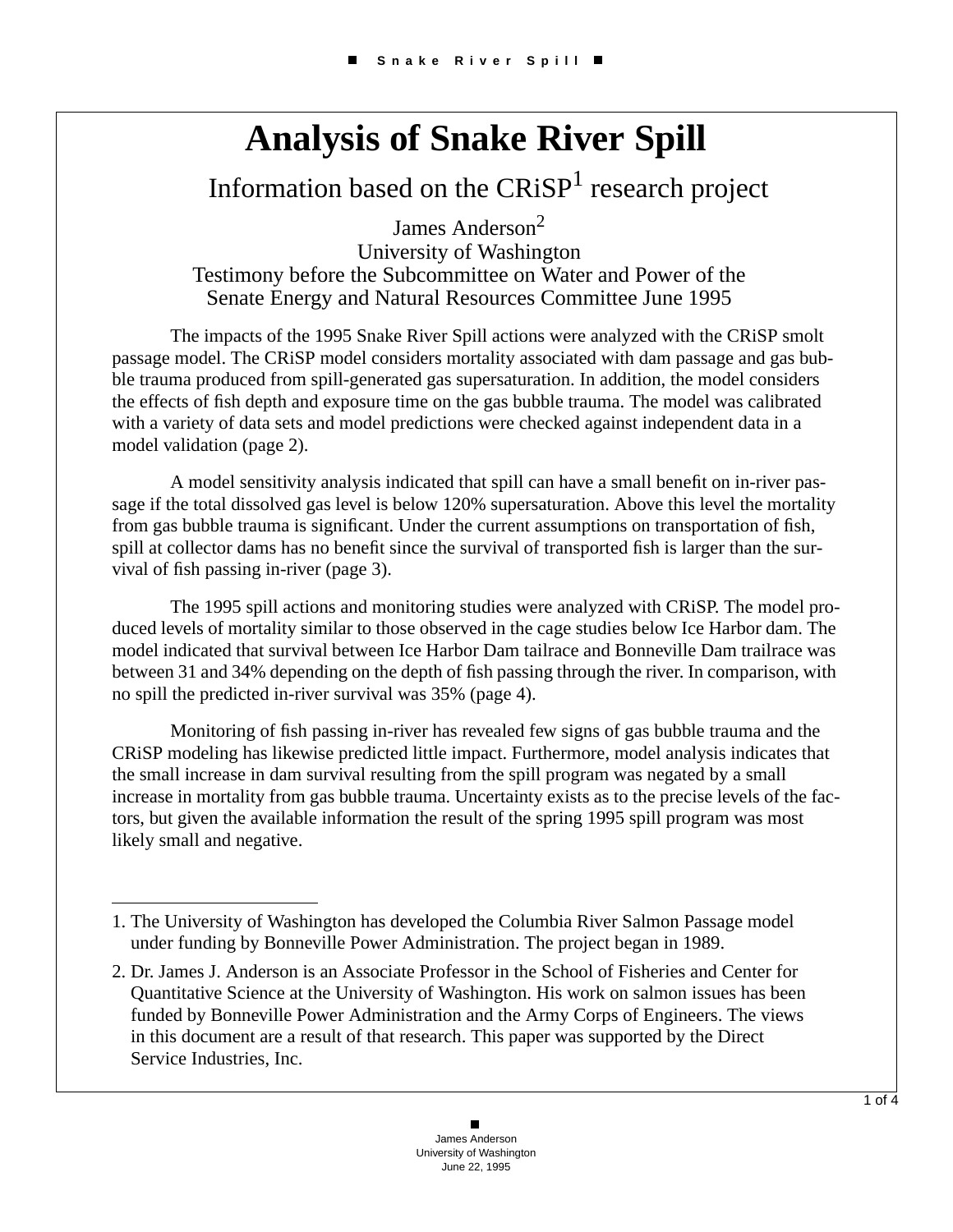## **Spill as a recovery action**

Spill is used to pass fish over dams. This reduces total mortality in dam passage since mortality resulting in passage by spill is less than passage resulting through turbine passage.



Spill also produces gas supersaturation in the water downstream of dams. Fish exposed to the supersaturation suffer some additional mortality from gas bubble trauma. The amount of mortality depends on:

- **•**level of gas supersaturation
- **•**length of time fish are exposed to supersaturation
- **•**depth of fish in the reservoir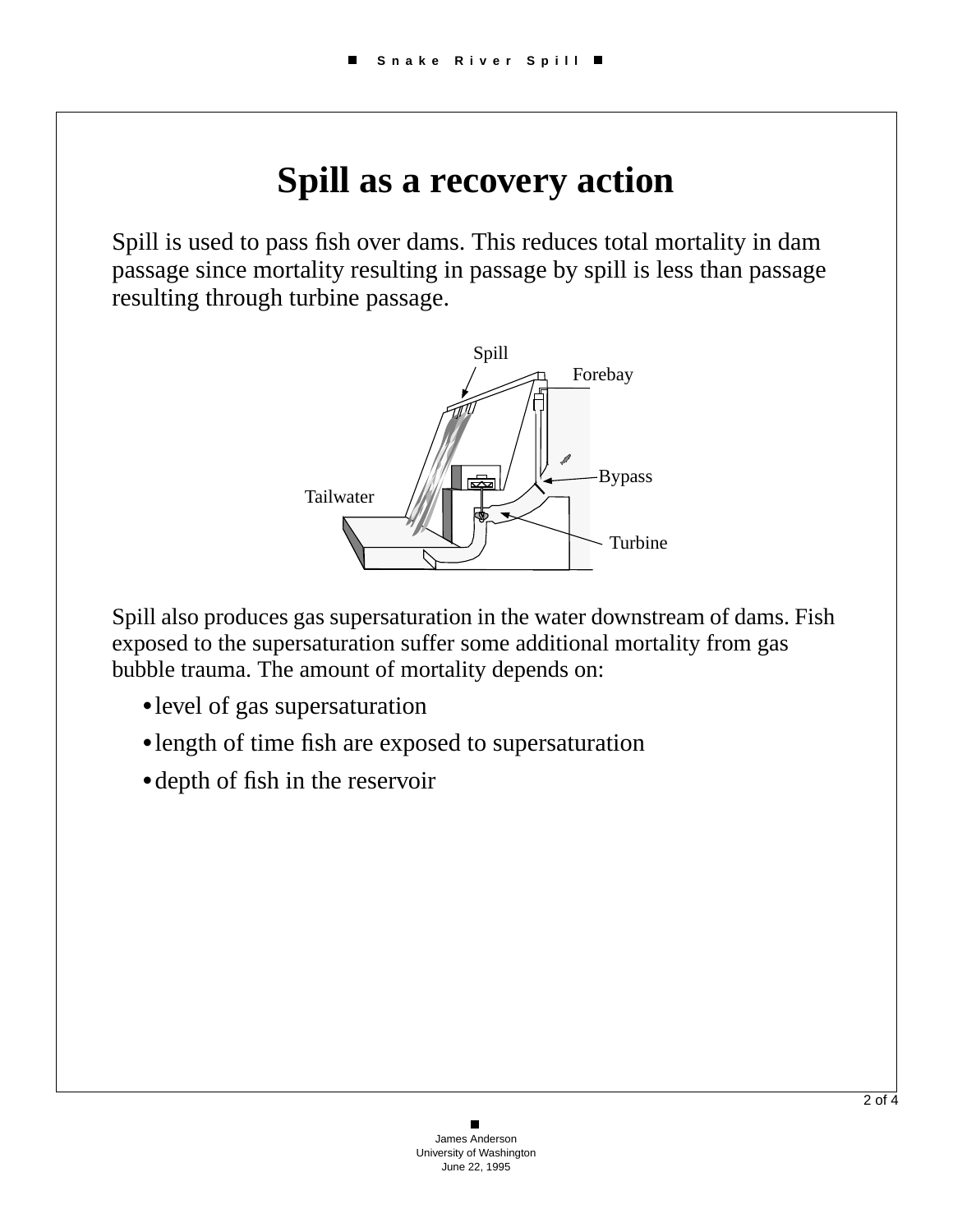## **The results of spill**

Spill has counteracting effects:

- **•**(+) Fish survival in spill passage is higher than in turbine passage.
- **•**(-) Spill increases gas supersaturation in tailwaters and reservoirs.
- **•**(-) Gas supersaturation in water kills fish downstream of dams.
- **•**(-/+) Spill at transport dams lessens the fraction of fish transported, which, under current assumptions of transportation, lessens total survival.



CRiSP-predicted survivals with spill-produced gas levels

The dashed line indicates forebay and tailrace gas levels allowed in the NMFS spill plan. The solid lines indicate the range of total dissolved gas below Ice Harbor Dam in the 1995 spill program.